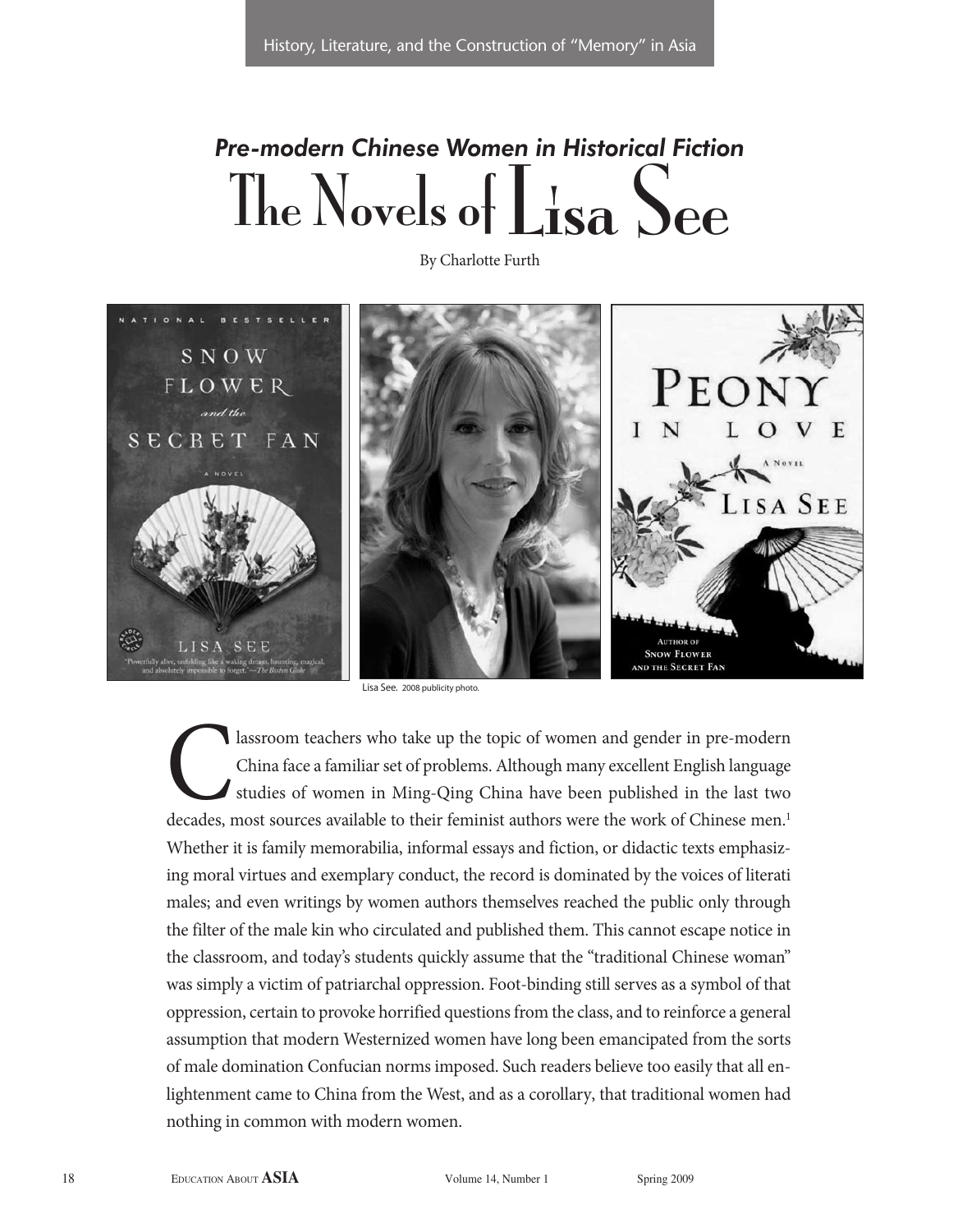Challenged to portray women's lives in Ming-Qing Confucian society and determined to imagine a woman's own account of such a social world, Lisa See has drawn upon two very different genres of female-authored texts to inspire her stories.

Lisa See has written two historical novels that follow the best feminist scholarship on women in the Ming-Qing period by tackling these stereotypes. In Snowflower and the Secret Fan and in Peony In Love, she asks readers to imagine how a few such women might have found voices of their own within, rather than in opposition to, the Confucian social order, and how they found ways to self-fulfillment without flouting their culture's fundamental values. <sup>2</sup> To accomplish this task, she created two heroines who spent most of their days in the sex-segregated domestic "inner quarters" of their homes. Nevertheless, these heroines will stretch the contemporary reader's imagination: they are a a ghost and widowed matriarch.

Both of these unlikely protagonists have some literary education and express themselves in writing, connecting their stories to the historical issues surrounding the gradual spread of female literacy in China in the late imperial era. The last century of Ming rule, from the late sixteenth to the mid-seventeenth century, was a time of both weak government and of economic development, fostering social instability and cultural innovation. Printing costs were falling and commercial networks were expanding so that printed books, long available for elite consumption and classical scholarship, spread into vernacular and entertainment markets on an unprecedented scale. In this context, female literacy could become both a status symbol for gentry families and an avenue for "female talent" to express itself. It both encouraged mothers in scholarly households to serve as educators, and offered some women opportunity for more socially risky public recognition, mostly as poets. Beginning in the sixteenth century, controversies among elite moralists were less about whether girls should be educated, and more about the purposes that education should serve. Some husbands and fathers wanted women's learning, like the women themselves, to remain sequestered in the household. Others, more liberal, supported social mingling between the sexes. In this context, a libertarian connoisseur of "female talent" could easily pass for a libertine, and the fact that young women poets could be eroticized as sisters to the courtesan fueled both fascination and censure. These crosscurrents are essential to understanding the increasing volume of literary output by women that survives to the present—output that offers rare access to a verifiable female voice.

Challenged to portray women's lives in Ming-Qing Confucian society and determined to imagine a woman's own account of such a social world, Lisa See has drawn upon two very different genres of female-authored texts to inspire her stories. Peony in Love takes up the mid-seventeenth-century voices of "lovesick" young women fans of a great romantic opera, The Peony Pavillion (Mudan ting), whose identi-

fication with its heroine inspired a rash of suicides and an avalanche of literati commentary. Snowflower and the Secret Fan, set in the nineteenth century in a remote mountainous corner of Western Hunan, draws upon a recently discovered local tradition of "women's writing" (nu shu)—a phonetic script in the local dialect used by unmarried girls to exchange poems and swear sisterhood. In Peony, a love-struck young woman's frustrations with an arranged marriage plays out in the city of Hangzhou, in China's lower Yangzi Delta, among the empire's wealthiest and most sophisticated cultural elite. Snowflower's heroine, Lily, is a farmer's daughter, and her narrative of lifelong female friendship takes place in a remote provincial county where the rhythms of the agricultural seasons permeate everyday life and livelihood. If See wants her readers to engage imaginatively with the theme of female self-fashioning through the power of reading and writing—a theme that obviously resonates with her own work as a writer—she connects this universal theme not only to the historically remote world of China, but to very distinct social strata there.

After it was first produced in 1596, Tang Xianzu's kunqu (southern style) opera *The Peony Pavillion* quickly became a sensation.<sup>3</sup> It portrays a high-spirited young woman, Du Liniang, who falls in love in a dream with a man she has never seen, dies of longing, and then is miraculously resurrected by her mortal lover, demonstrating both that dreams can be real and that love can conquer death. A poetical and dramatic masterpiece by a Chinese contemporary of Shakespeare, lyrical and epic, bawdy and erotic, the opera combines a subtle Buddhist message with a daringly frank portrayal of romantic passion and an implied criticism of upper class marriage arrangements that served family alliances over conjugal intimacy.

The story of Peony, the heroine of See's novel, follows the path of this drama and of its real life devotees in seventeenth-century China. A young girl officially betrothed to a stranger chosen by her family, Peony sees the play performed at her father's mansion and then has an illicit tryst with an unknown young man from the audience. Longing for her lover, she writes her thoughts as commentary in the margins of her copy of the opera's libretto, and as the day of her arranged marriage approaches, she wastes away and dies. In death, she realizes that her secret lover was in fact the man to whom she was officially betrothed. As a ghost, she is free to haunt his two subsequent wives, and by channeling through them her obsession with the opera, she seeks to escape her invisibility as a woman and as a wraith, and to finally be recognized and heard by her lover and the world.

Although a ghost heroine may well appeal to today's readers of fantasy fiction, as a historical novel this is a bold and even risky effort to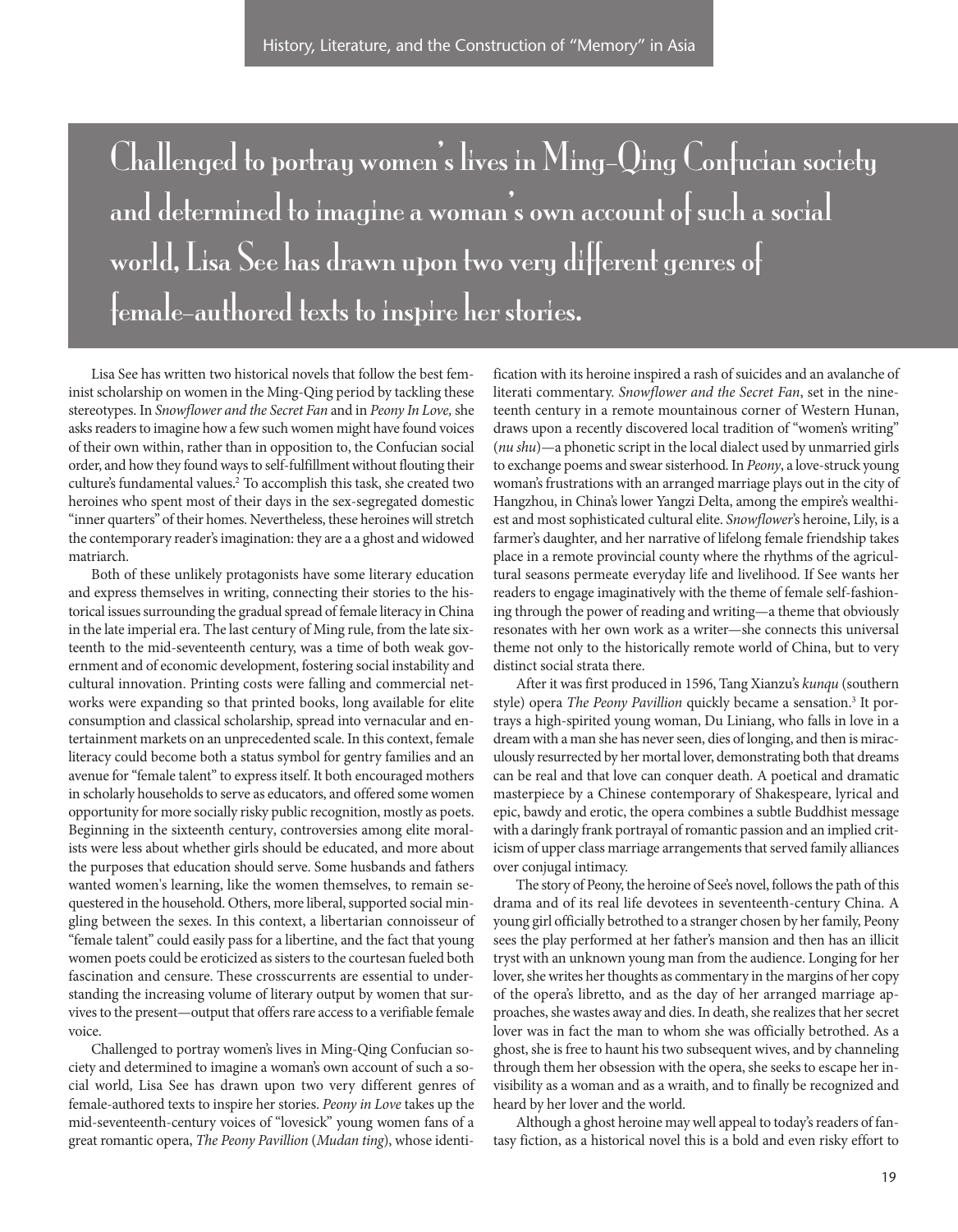## . . . this narrative, for all of its fantastical extravagances, is based on historical women, the three real life wives of the seventeenth century literatus Wu Wushan (1647–1704?).

evoke a Chinese world of imagination. See draws upon the rich folklore of the supernatural in popular religion, and in particular, on "hungry ghosts." These are the phantoms of those who die outside the fold of kinship and whose forlorn wanderings will draw them to prey on the still-living souls who once wronged or neglected them. As a "hungry ghost," Peony can hide in the rafters, spy upon her lover's dwelling, possess his wife to orchestrate their sexual play, insist that her writings about the opera be publicly acknowledged, and persuade his third wife to arrange the "ghost wedding" ritual that will settle her restless spirit and at last unite her with him as her husband. In sum, by making Peony in Love a ghost story, See can liberate her heroine's narrative voice, freeing her from Confucian decorum so that she can express her resentments, her appetites, her jealousy, her longing and her loneliness—emotions that readers will recognize as universal. Confucian ladies were expected to be modest in expression, but ghosts could demand to be heard.

In fact, this narrative, for all of its fantastical extravagances, is based on historical women, the three real life wives of the seventeenth century literatus Wu Wushan (1647–1704?). These women did indeed share an obsession with the opera Peony Pavillion, and wrote successive commentaries on the libretto that were eventually published under the title Wu Wushan's Three Wives' Combined Commentary on The Peony Pavillion. Theirs was a story of a first "wife," Chen Tong—a fiancé actually–who died before her wedding, and of the handwritten text onto which she poured her feelings as she lay dying, and which passed to the second wife, Tan Zi. Tan Zi also died, and a third wife, Qian Yi, inherited the manuscript and added her own reflections in a spirit of ghostly communication with both her predecessor wives and with the fictional heroine, Du Liniang.

For all three, Du Liniang was proof of the truth of the imagination and the reality of dreams, deserving of worship as a tutelary spirit hovering over their own lives. Qian Yi constructed a personal shrine to pay respects to Du Liniang as a spirit, and also conducted sacrifices to the spirits of her predecessor wives, who had after all died for love as Du had. It was reported, moreover, that Qian Yi and her husband were visited with identical dreams of Du, inspiring him to charge her with the composition of a ghost portrait of the heroine. In all these ways the writing of the Three Wives' Combined Commentary was intertwined with the personal history of this marriage, and of spouses who found in ghosts, dreams, and literature the resources to express qing—the intimate emotions of desire, passion, love—in relation to their own lives.<sup>4</sup>

In sum, Peony In Love departs from realistic narrative modes in order to connect readers to examples of the late Ming sentimental imagination. The novel also shows readers some seventeenth-century Chinese women who succeeded as writers at a time when, as See suggests in an afterword, "more women writers were being published in China's

Yangzi Delta than in all the rest of the world."(275) In thinking about the "three wives" as authors, it helps to understand that "commentary" was not just a matter of glosses and footnotes. Rather, it was a respected mode of literary and philosophical criticism and appreciation that gave practitioners great freedom of expression, and that sustained communities of readers and writers. Both the respect accorded the genre and the social prejudices inhibiting creative women are also illustrated by the fact that when the printed book first began to circulate, many assumed that Wu Wushan was the actual author. In spite of the fact that prefaces and postfaces elaborated the full story of the text, it continued to be reprinted under the title that named him alone.

Peony In Love is in fact a very learned novel, and readers without much cultural background may find it difficult to read just for the story, which can seem extravagant and artificial to a novice, about women who have emotionally intense out-of-body experiences that do not connect to familiar social relationships. Peony can meet her dead mother and grandmother as a ghost in the afterworld, and learn their stories of Chinese female suffering during the wars of the Manchu conquest. She also can haunt a temple dedicated to a dead poetess, and overhear the conversations of members of a female poetry society who go there on an excursion. These inventive narrative devices allow See to do some compelling storytelling based upon historical records that show important aspects of seventeenth-century women's lives that took place outside the home. But while Peony, the free-wheeling ghost, is passionately portrayed, Peony's mortal lover, the scholar Wu Wushan, never really comes alive on the page. This makes it harder for readers to imagine one of the main issues inspiring the cult of qing—the desire for romantic love within Confucian marriage. In the end, then, Peony in Love may be more successful at communicating the connections between women's aspirations and literature than in capturing the emotional lives of women and men who dreamed of such unions.

By contrast, Snowflower and the Secret Fan, which was written earlier and reached the New York Times bestseller list, is closer to a conventional historical narrative. As an old woman, the protagonist, Lily, recalls her life history. Growing up as a prosperous farmer's daughter, her early days were spent with her extended family of kinswomen in the big upstairs chamber where all worked and passed the time, and where she prepared for her arranged marriage. To prepare for a desirable match required the bodily discipline of foot binding as proof of genteel rearing and sexual attractiveness, and the skilled labor of needlework to produce the embroidered shoes, clothing, and quilts that constituted a bride's dowry. The reader follows Lily through life cycle events marked by ritual ceremonies and domestic duties, from a girl's 'hair pining' celebration to betrothal, marriage, and motherhood, to the days of "rice and salt" filled with a housewife's round of tasks, and with the precautions and religious observances marking pregnancy, childbirth, and